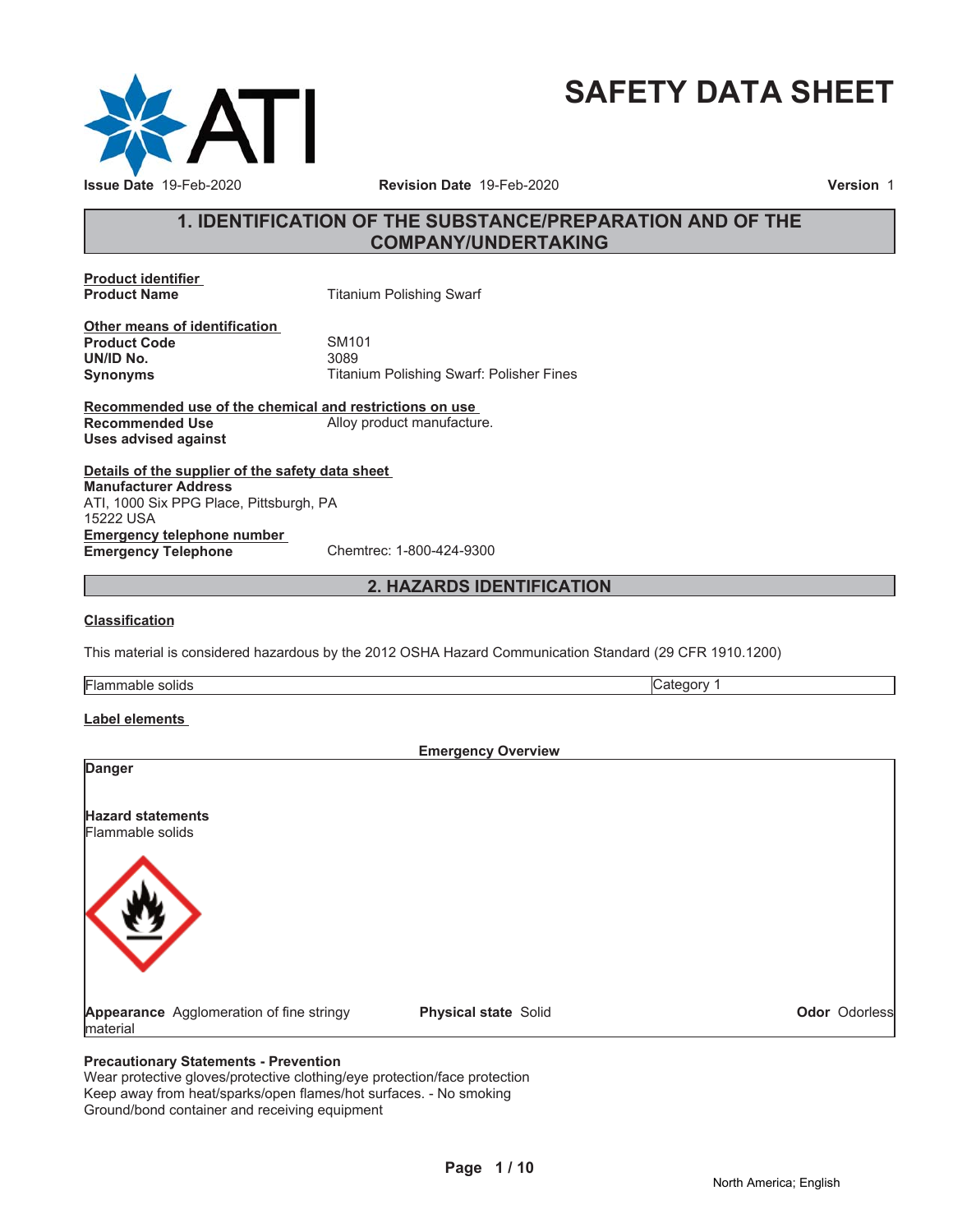If dust clouds can occur, use explosion-proof electrical/ ventilating/lighting/equipment

**Synonyms** Titanium Polishing Swarf: Polisher Fines.

#### **Precautionary Statements - Response**

In case of fire: Use salt (NaCl) for extinction.

#### **Hazards not otherwise classified (HNOC)**

#### Not applicable

### **Other Information**

When product is subjected to welding, burning, melting, sawing, brazing, grinding, buffing, polishing, or other similar heat-generating processes, the following potentially hazardous airborne particles and/or fumes may be generated:: Titanium dioxide an IARC Group 2B carcinogen. Hexavalent Chromium (Chromium VI) may cause lung, nasal, and/or sinus cancer. Vanadium pentoxide (V2O5) affects eyes, skin, respiratory system. Zinc, copper, magnesium, or cadmium fumes may cause metal fume fever. Soluble molybdenum compounds such as molybdenum trioxide may cause lung irritation.

\_\_\_\_\_\_\_\_\_\_\_\_\_\_\_\_\_\_\_\_\_\_\_\_\_\_\_\_\_\_\_\_\_\_\_\_\_\_\_\_\_\_\_\_\_\_\_\_\_\_\_\_\_\_\_\_\_\_\_\_\_\_\_\_\_\_\_\_\_\_\_\_\_\_\_\_\_\_\_\_\_\_\_\_\_\_\_\_\_\_\_\_\_

### **3. COMPOSITION/INFORMATION ON INGREDIENTS**

| <b>Chemical Name</b> | <b>CAS No.</b> | Weight-%   |
|----------------------|----------------|------------|
| Titanium             | 7440-32-6      | $50 - 100$ |
| <b>Aluminum</b>      | 7429-90-5      | $0 - 40$   |
| Molybdenum           | 7439-98-7      | $1 - 15$   |
| Chromium             | 7440-47-3      | $0 - 10$   |
| Niobium (Columbium)  | 7440-03-1      | $0 - 10$   |
| Vanadium             | 7440-62-2      | $0 - 10$   |
| Zirconium            | 7440-67-7      | $0 - 10$   |
| Tin                  | 7440-31-5      | $0 - 5$    |
| Copper               | 7440-50-8      | $0 - 5$    |
| Iron                 | 7439-89-6      | $0 - 5$    |
| Silicon              | 7440-21-3      | $0 - 1$    |
| <b>Nickel</b>        | 7440-02-0      | $0 - 0.9$  |

### **4. FIRST AID MEASURES**

#### **First aid measures**

| Eye contact                                                                | In the case of particles coming in contact with eyes during processing, treat as with any<br>foreign object.                                           |  |  |
|----------------------------------------------------------------------------|--------------------------------------------------------------------------------------------------------------------------------------------------------|--|--|
| <b>Skin Contact</b>                                                        | In the case of skin allergic reactions see a physician. Wash off immediately with soap and<br>plenty of water.                                         |  |  |
| <b>Inhalation</b>                                                          | If excessive amounts of smoke, fume, or particulate are inhaled during processing, remove<br>to fresh air and consult a qualified health professional. |  |  |
| Ingestion                                                                  | IF SWALLOWED: Call a POISON CENTER or doctor/physician if you feel unwell.                                                                             |  |  |
| Most important symptoms and effects, both acute and delayed                |                                                                                                                                                        |  |  |
| <b>Symptoms</b>                                                            | May cause allergic skin reaction.                                                                                                                      |  |  |
| Indication of any immediate medical attention and special treatment needed |                                                                                                                                                        |  |  |
| Note to physicians                                                         | Treat symptomatically.                                                                                                                                 |  |  |

### **5. FIRE-FIGHTING MEASURES**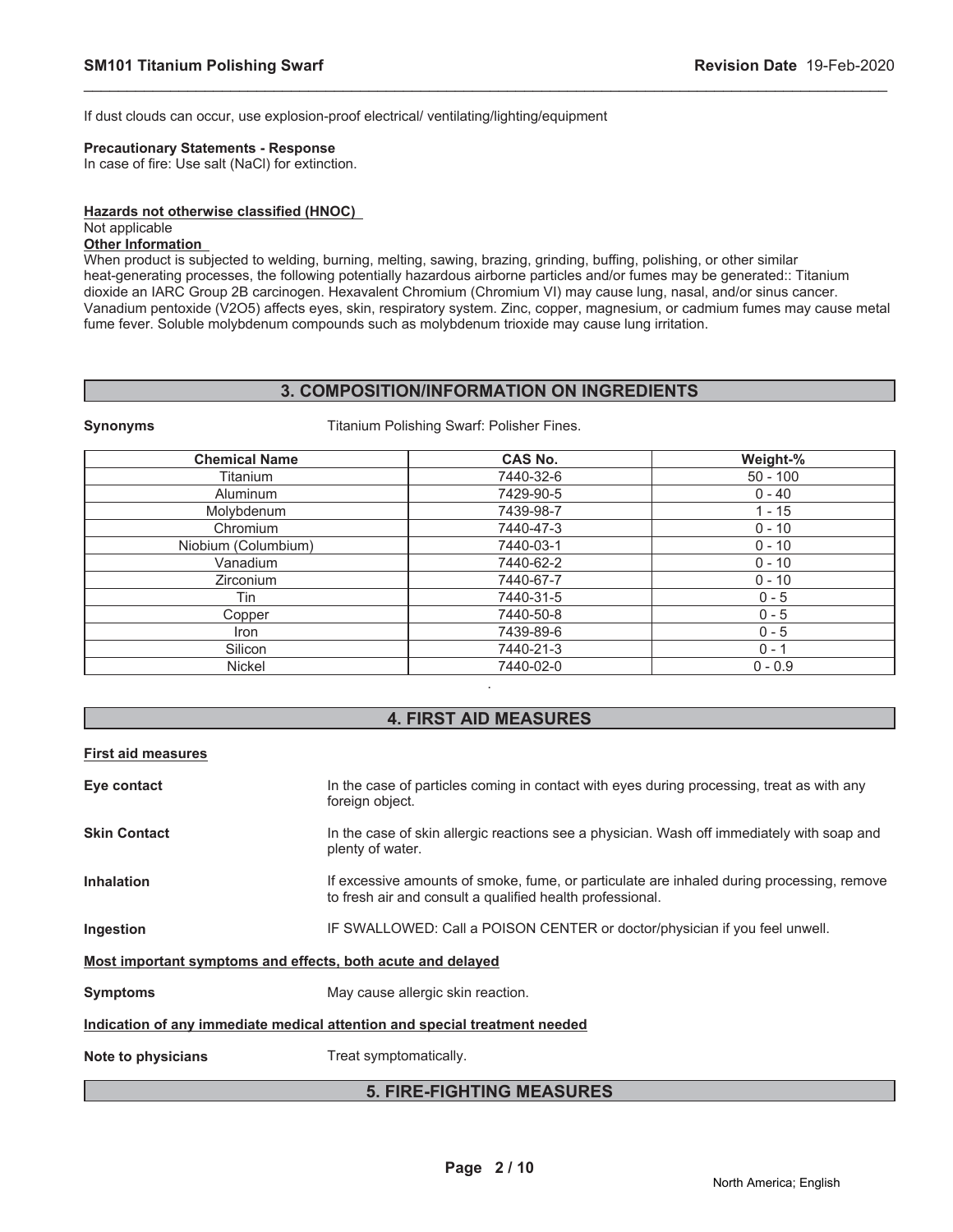#### **Suitable extinguishing media**

Isolate large fires and allow to burn out. Smother small fires with salt (NaCl).

**Unsuitable extinguishing media** Do not spray water on burning metal as an explosion may occur. This explosive characteristic is caused by the hydrogen and steam generated by the reaction of water with the burning material.

\_\_\_\_\_\_\_\_\_\_\_\_\_\_\_\_\_\_\_\_\_\_\_\_\_\_\_\_\_\_\_\_\_\_\_\_\_\_\_\_\_\_\_\_\_\_\_\_\_\_\_\_\_\_\_\_\_\_\_\_\_\_\_\_\_\_\_\_\_\_\_\_\_\_\_\_\_\_\_\_\_\_\_\_\_\_\_\_\_\_\_\_\_

#### **Specific hazards arising from the chemical**

Intense heat. Very fine, high surface area material resulting from processing this product may ignite spontaneously at room temperature. WARNING: Fine particles of this product may form combustible dust-air mixtures. Keep particles away from all ignition sources including heat, sparks, and flame. Prevent dust accumulations to minimize combustible dust hazard.

**Hazardous combustion products**Titanium dioxide an IARC Group 2B carcinogen. Hexavalent Chromium (Chromium VI) may cause lung, nasal, and/or sinus cancer. Vanadium pentoxide (V2O5) affects eyes, skin, respiratory system. Zinc, copper, magnesium, or cadmium fumes may cause metal fume fever. Soluble molybdenum compounds such as molybdenum trioxide may cause lung irritation.

**Explosion data Sensitivity to Mechanical Impact** None. Sensitivity to Static Discharge May be ignited by heat, sparks or flames.

#### **Protective equipment and precautions for firefighters**

Firefighters should wear self-contained breathing apparatus and full firefighting turnout gear.

#### **6. ACCIDENTAL RELEASE MEASURES**

#### **Personal precautions, protective equipment and emergency procedures**

| <b>Personal precautions</b>                          | Use personal protective equipment as required.                                                                                                                     |  |  |
|------------------------------------------------------|--------------------------------------------------------------------------------------------------------------------------------------------------------------------|--|--|
| For emergency responders                             | Use personal protective equipment as required. Follow Emergency Response Guidebook,<br>Guide No. 170.                                                              |  |  |
| <b>Environmental precautions</b>                     |                                                                                                                                                                    |  |  |
| <b>Environmental precautions</b>                     | Collect spillage to prevent release to the environment.                                                                                                            |  |  |
| Methods and material for containment and cleaning up |                                                                                                                                                                    |  |  |
| <b>Methods for containment</b>                       | Prevent further leakage or spillage if safe to do so.                                                                                                              |  |  |
| Methods for cleaning up                              | Sweep or shovel material into dry containers using non-sparking tools. Avoid creating<br>uncontrolled dust. Skin and eye protection should be used during cleanup. |  |  |

#### **7. HANDLING AND STORAGE**

## **Precautions for safe handling Advice on safe handling** Very fine, high surface area material resulting from grinding, buffing, polishing, or similar processes of this product may ignite spontaneously at room temperature. WARNING: Fine particles of this product may form combustible dust-air mixtures. Keep particles away from all ignition sources including heat, sparks, and flame. Prevent dust accumulations to minimize combustible dust hazard. **Conditions for safe storage, including any incompatibilities Storage Conditions** Keep away from heat, sparks, flame and other sources of ignition (i.e., pilot lights, electric

**Incompatible materials** Dissolves in hydrofluoric acid. Ignites in the presence of fluorine: When heated above 200°C, reacts exothermically with the following. Chlorine, bromine, halocarbons, carbon tetrachloride, carbon tetrafluoride, and freon.

motors and static electricity). For long-term storage, keep sealed in argon-filled steel drums.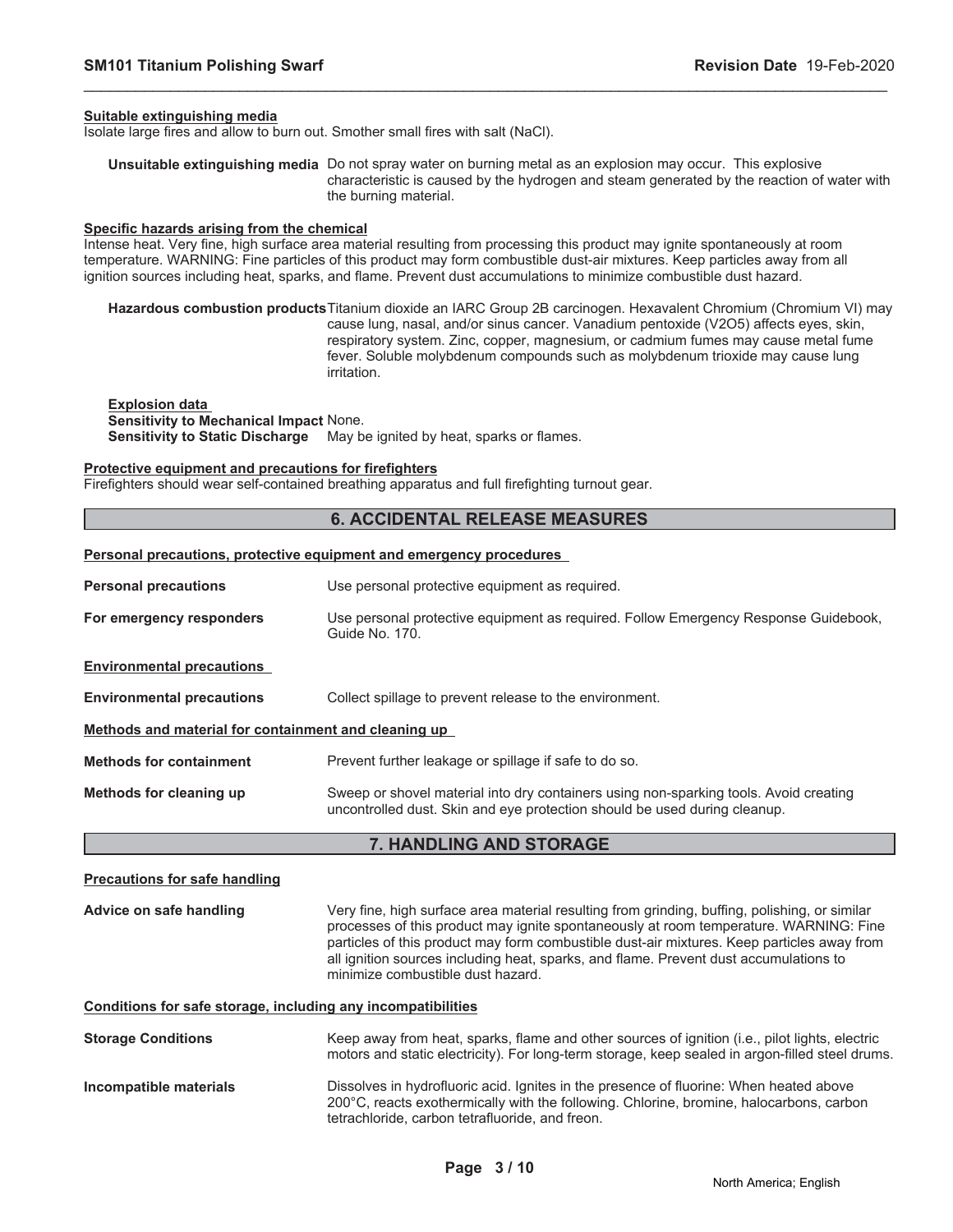### **8. EXPOSURE CONTROLS/PERSONAL PROTECTION**

\_\_\_\_\_\_\_\_\_\_\_\_\_\_\_\_\_\_\_\_\_\_\_\_\_\_\_\_\_\_\_\_\_\_\_\_\_\_\_\_\_\_\_\_\_\_\_\_\_\_\_\_\_\_\_\_\_\_\_\_\_\_\_\_\_\_\_\_\_\_\_\_\_\_\_\_\_\_\_\_\_\_\_\_\_\_\_\_\_\_\_\_\_

#### **Control parameters**

#### **Exposure Guidelines**

| <b>Chemical Name</b>             | <b>ACGIH TLV</b>                                                                                                 | <b>OSHA PEL</b>                                                                                      |
|----------------------------------|------------------------------------------------------------------------------------------------------------------|------------------------------------------------------------------------------------------------------|
| Titanium<br>7440-32-6            |                                                                                                                  |                                                                                                      |
| <b>Aluminum</b><br>7429-90-5     | TWA: 1 $mg/m3$ respirable fraction                                                                               | TWA: 15 $mg/m3$ total dust<br>TWA: $5 \text{ mg/m}^3$ respirable fraction                            |
| Molybdenum<br>7439-98-7          | TWA: 10 $mq/m3$ inhalable fraction<br>TWA: $3 \text{ mg/m}^3$ respirable fraction                                |                                                                                                      |
| <b>Zirconium</b><br>7440-67-7    | STEL: 10 mg/m <sup>3</sup> STEL: 10 mg/m <sup>3</sup> Zr<br>TWA: 5 mg/m <sup>3</sup> TWA: 5 mg/m <sup>3</sup> Zr | TWA: $5 \text{ mg/m}^3$ Zr<br>(vacated) STEL: 10 mg/m <sup>3</sup> (vacated) STEL:<br>10 mg/m $3$ Zr |
| Vanadium<br>7440-62-2            |                                                                                                                  | Ceiling: 0.5 mg/m <sup>3</sup> V2O5 respirable dust<br>Ceiling: 0.1 mg/m <sup>3</sup> V2O5 fume      |
| Niobium (Columbium)<br>7440-03-1 | $\overline{\phantom{a}}$                                                                                         |                                                                                                      |
| Chromium<br>7440-47-3            | TWA: 0.5 mg/m <sup>3</sup>                                                                                       | TWA: 1 $mg/m3$                                                                                       |
| Tin<br>7440-31-5                 | TWA: 2 mg/m <sup>3</sup> TWA: 2 mg/m <sup>3</sup> Sn except<br>Tin hydride                                       | TWA: 2 mg/m <sup>3</sup> Sn except oxides                                                            |
| Iron<br>7439-89-6                |                                                                                                                  |                                                                                                      |
| Copper<br>7440-50-8              | TWA: 0.2 mg/m <sup>3</sup> fume TWA: 1 mg/m <sup>3</sup> Cu<br>dust and mist                                     | TWA: $0.1 \text{ mg/m}^3$ fume<br>TWA: 1 $mg/m3$ dust and mist                                       |
| Silicon<br>7440-21-3             |                                                                                                                  | TWA: 15 $mg/m3$ total dust<br>TWA: 5 mg/m <sup>3</sup> respirable fraction                           |
| Nickel<br>7440-02-0              | TWA: $1.5 \text{ mg/m}^3$ inhalable fraction                                                                     | TWA: $1 \text{ mg/m}^3$                                                                              |

### **Appropriate engineering controls**

**Engineering Controls** Avoid generation of uncontrolled particles.

### **Individual protection measures, such as personal protective equipment**

| Eye/face protection           | When airborne particles may be present, appropriate eye protection is recommended. For<br>example, tight-fitting goggles, foam-lined safety glasses or other protective equipment that<br>shield the eyes from particles.                                                                                                                                                       |
|-------------------------------|---------------------------------------------------------------------------------------------------------------------------------------------------------------------------------------------------------------------------------------------------------------------------------------------------------------------------------------------------------------------------------|
| Skin and body protection      | Fire/flame resistant/retardant clothing may be appropriate during hot work with the product.<br>Wear protective gloves.                                                                                                                                                                                                                                                         |
| <b>Respiratory protection</b> | When particulates/fumes/gases are generated and if exposure limits are exceeded or<br>irritation is experienced, proper approved respiratory protection should be worn.<br>Positive-pressure supplied air respirators may be required for high airborne contaminant<br>concentrations. Respiratory protection must be provided in accordance with current local<br>regulations. |

#### **General Hygiene Considerations** Handle in accordance with good industrial hygiene and safety practice.

### **9. PHYSICAL AND CHEMICAL PROPERTIES**

#### **Information on basic physical and chemical properties**

| <b>Physical state</b> | Solid                                       |                |                |
|-----------------------|---------------------------------------------|----------------|----------------|
| Appearance            | Agglomeration of fine stringy material Odor |                | Odorless       |
| Color                 | Metallic gray or silver                     | Odor threshold | Not applicable |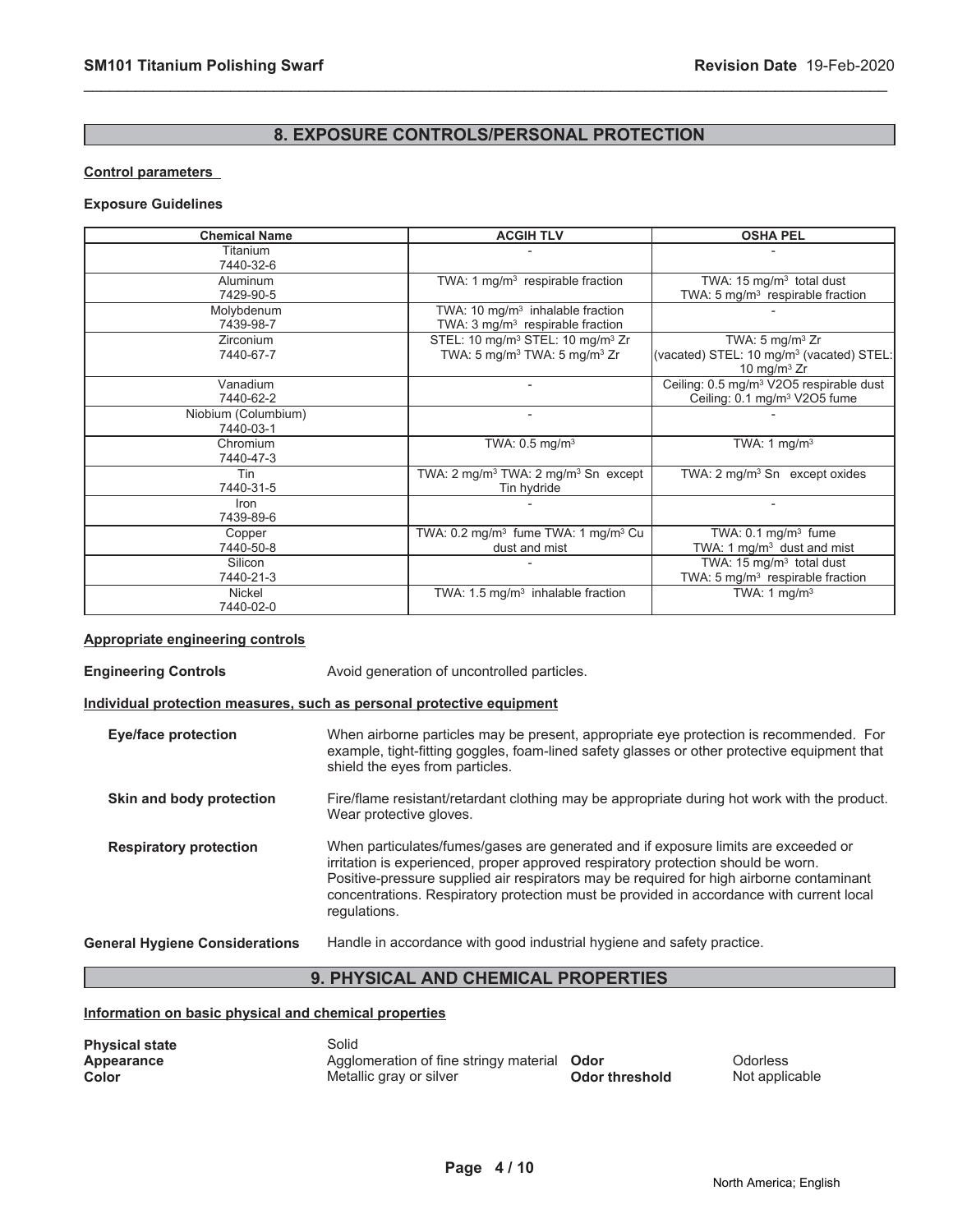| <b>Property</b><br>рH<br>Melting point / freezing point<br>Boiling point / boiling range<br><b>Flash point</b>                                                                                                                                              | <b>Values</b><br>1540-1650 °C 2800-3000 °F | Remarks • Method<br>Not applicable                                                     |
|-------------------------------------------------------------------------------------------------------------------------------------------------------------------------------------------------------------------------------------------------------------|--------------------------------------------|----------------------------------------------------------------------------------------|
| <b>Evaporation rate</b><br>Flammability (solid, gas)<br><b>Flammability Limit in Air</b><br><b>Upper flammability limit:</b>                                                                                                                                |                                            | Not applicable<br>Flammable                                                            |
| Lower flammability limit:<br>Vapor pressure<br><b>Vapor density</b><br><b>Specific Gravity</b><br><b>Water solubility</b>                                                                                                                                   | 4.5<br>Insoluble                           | Not applicable<br>Not applicable                                                       |
| Solubility in other solvents<br><b>Partition coefficient</b><br><b>Autoignition temperature</b><br><b>Decomposition temperature</b><br><b>Kinematic viscosity</b><br><b>Dynamic viscosity</b><br><b>Explosive properties</b><br><b>Oxidizing properties</b> | Not applicable<br>Not applicable           | Not applicable<br>Not applicable<br>Not applicable<br>Not applicable<br>Not applicable |
| <b>Other Information</b>                                                                                                                                                                                                                                    |                                            |                                                                                        |
| <b>Softening point</b><br>Molecular weight<br>VOC Content (%)<br><b>Density</b><br><b>Bulk density</b>                                                                                                                                                      | Not applicable                             |                                                                                        |

### **10. STABILITY AND REACTIVITY**

\_\_\_\_\_\_\_\_\_\_\_\_\_\_\_\_\_\_\_\_\_\_\_\_\_\_\_\_\_\_\_\_\_\_\_\_\_\_\_\_\_\_\_\_\_\_\_\_\_\_\_\_\_\_\_\_\_\_\_\_\_\_\_\_\_\_\_\_\_\_\_\_\_\_\_\_\_\_\_\_\_\_\_\_\_\_\_\_\_\_\_\_\_

**Reactivity** Not applicable

#### **Chemical stability**

Stable under normal conditions.

#### **Possibility of Hazardous Reactions**

None under normal processing.

**Hazardous polymerization** Hazardous polymerization does not occur.

#### **Conditions to avoid**

Dust formation and dust accumulation.

#### **Incompatible materials**

Dissolves in hydrofluoric acid. Ignites in the presence of fluorine: When heated above 200°C, reacts exothermically with the following. Chlorine, bromine, halocarbons, carbon tetrachloride, carbon tetrafluoride, and freon.

#### **Hazardous Decomposition Products**

When product is subjected to welding, burning, melting, sawing, brazing, grinding, buffing, polishing, or other similar heat-generating processes, the following potentially hazardous airborne particles and/or fumes may be generated:: Titanium dioxide an IARC Group 2B carcinogen, Hexavalent Chromium (Chromium VI) may cause lung, nasal, and/or sinus cancer. Vanadium pentoxide (V2O5) affects eyes, skin, respiratory system, Soluble molybdenum compounds such as molybdenum trioxide may cause lung irritation.

### **11. TOXICOLOGICAL INFORMATION**

**Information on likely routes of exposure**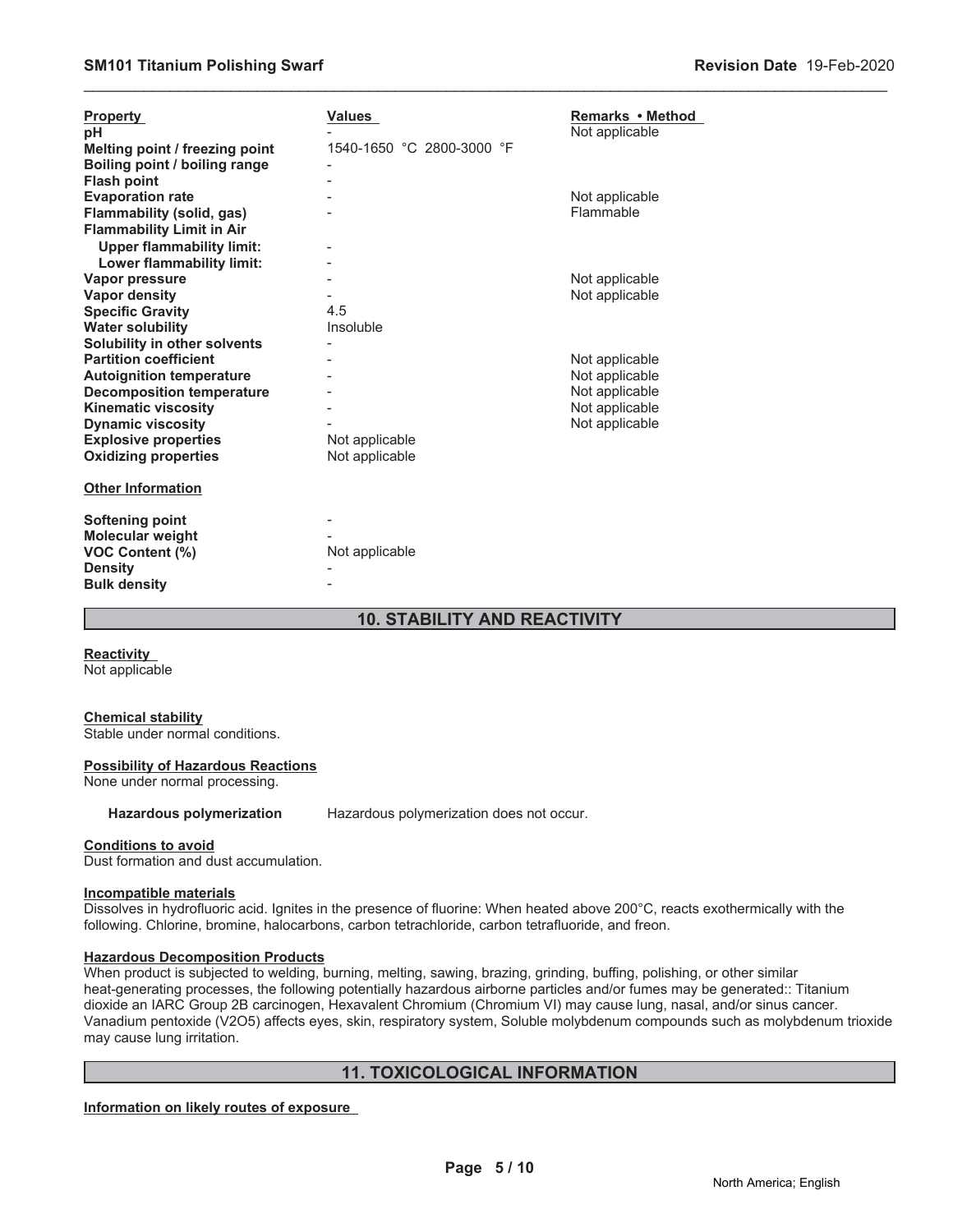#### **Product Information**

| <b>Inhalation</b>   | Product not classified.                                                     |
|---------------------|-----------------------------------------------------------------------------|
| Eye contact         | Product not classified.                                                     |
| <b>Skin Contact</b> | Nickel or Cobalt containing alloys may cause sensitization by skin contact. |
| Ingestion           | Product not classified.                                                     |

\_\_\_\_\_\_\_\_\_\_\_\_\_\_\_\_\_\_\_\_\_\_\_\_\_\_\_\_\_\_\_\_\_\_\_\_\_\_\_\_\_\_\_\_\_\_\_\_\_\_\_\_\_\_\_\_\_\_\_\_\_\_\_\_\_\_\_\_\_\_\_\_\_\_\_\_\_\_\_\_\_\_\_\_\_\_\_\_\_\_\_\_\_

| <b>Chemical Name</b>             | Oral LD50         | <b>Dermal LD50</b> | <b>Inhalation LC50</b> |
|----------------------------------|-------------------|--------------------|------------------------|
| Titanium<br>7440-32-6            | > 5000 mg/kg bw   |                    |                        |
| Aluminum<br>7429-90-5            | 15,900 mg/kg bw   | -                  | $> 1$ mg/L             |
| Molybdenum<br>7439-98-7          | > 2000 mg/kg bw   | > 2000 mg/kg bw    | $> 5.10$ mg/L          |
| lZirconium<br>7440-67-7          | 5000 mg/kg bw     |                    | $\overline{>4.3}$ mg/L |
| Wanadium<br>7440-62-2            | > 2000 mg/kg bw   |                    |                        |
| Niobium (Columbium)<br>7440-03-1 | > 10,000 mg/kg bw | > 2000 mg/kg bw    | $\overline{a}$         |
| <b>Chromium</b><br>7440-47-3     | > 3400 mg/kg bw   | $\blacksquare$     | $> 5.41$ mg/L          |
| lTin<br>7440-31-5                | > 2000 mg/kg bw   | $>$ 2000 mg/kg bw  | $> 4.75$ mg/L          |
| llron<br>7439-89-6               | 98,600 mg/kg bw   | -                  | $> 0.25$ mg/L          |
| Copper<br>7440-50-8              | 481 mg/kg bw      | >2000 mg/kg bw     | $>5.11$ mg/L           |
| Silicon<br>7440-21-3             | > 5000 mg/kg bw   | > 5000 mg/kg bw    | $> 2.08$ mg/L          |
| Nickel<br>7440-02-0              | $> 9000$ mg/kg bw | -                  | $> 10.2$ mg/L          |

#### **Information on toxicological effects**

**Symptoms** Nickel or Cobalt containing alloys may cause sensitization by skin contact.

#### **Delayed and immediate effects as well as chronic effects from short and long-term exposure**

| <b>Acute toxicity</b>             | Product not classified.                                                     |
|-----------------------------------|-----------------------------------------------------------------------------|
| <b>Skin corrosion/irritation</b>  | Product not classified.                                                     |
| Serious eye damage/eye irritation | Product not classified.                                                     |
| <b>Sensitization</b>              | Nickel or Cobalt containing alloys may cause sensitization by skin contact. |
| Germ cell mutagenicity            | Product not classified.                                                     |
| <b>Carcinogenicity</b>            | Product not classified.                                                     |

| <b>Chemical Name</b> | <b>ACGIH</b> | <b>IARC</b> | <b>NTP</b>             | <b>OSHA</b> |
|----------------------|--------------|-------------|------------------------|-------------|
| <b>Chromium</b>      |              | Group 3     |                        |             |
| 7440-47-3            |              |             |                        |             |
| <b>Nickel</b>        |              | Group :     | Known                  |             |
| 7440-02-0            |              | Group 2B    | Reasonably Anticipated |             |

**Reproductive toxicity** Product not classified.<br> **STOT - single exposure** Product not classified. **STOT - single exposure** Product not classified.<br> **STOT - repeated exposure** Product not classified. **STOT - repeated exposure<br>Aspiration hazard** 

Product not classified.

### **12. ECOLOGICAL INFORMATION**

This product contains a chemical which is listed as a severe marine pollutant according to DOT.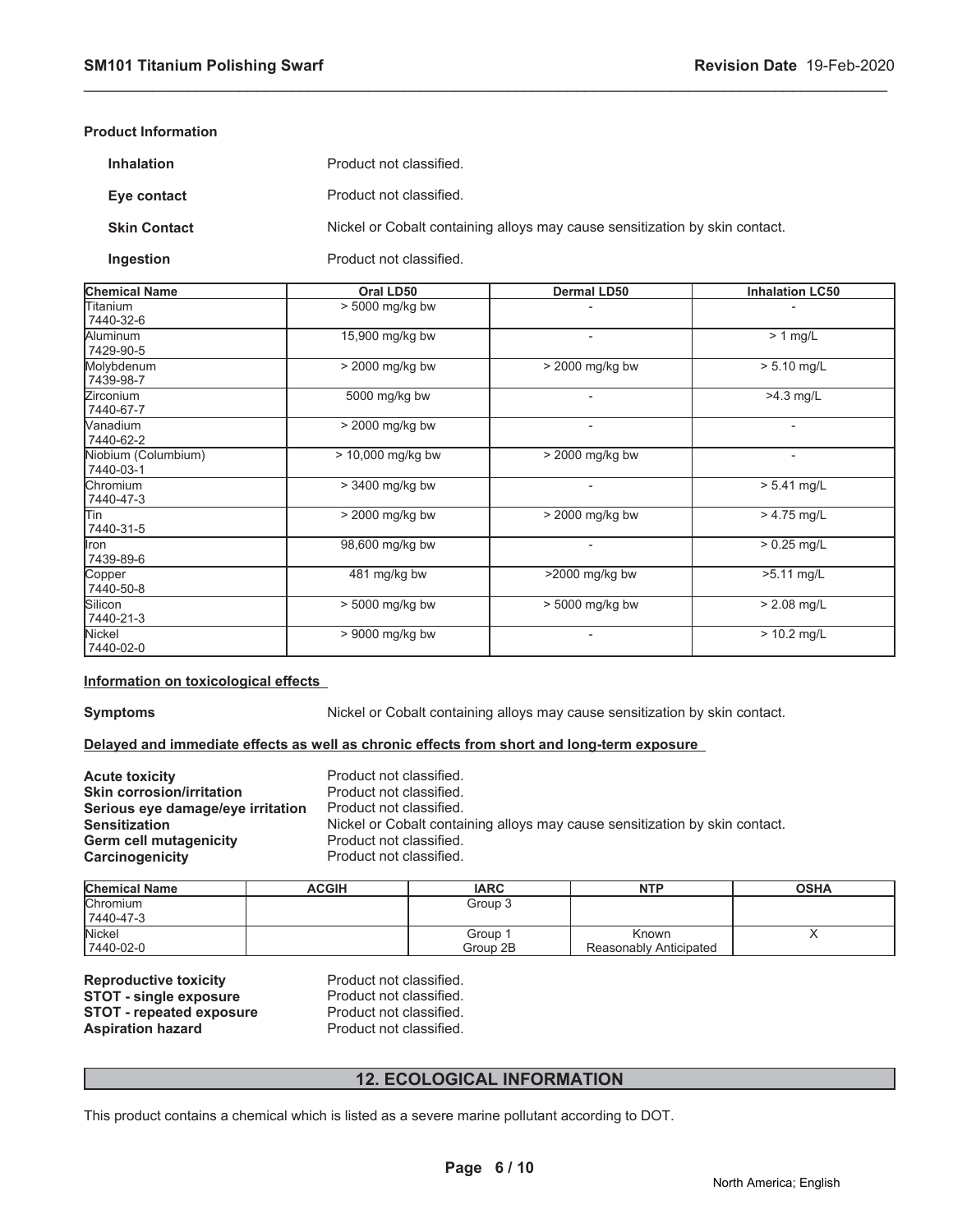### **Ecotoxicity**

This product as shipped is not classified for aquatic toxicity.

| <b>Chemical Name</b>             | Algae/aquatic plants                                                                                                                                                                                                                           | Fish                                                                                                                                                                                                                | <b>Toxicity to</b><br>microorganisms                                                                | <b>Crustacea</b>                                                                                                                                                                                                                               |
|----------------------------------|------------------------------------------------------------------------------------------------------------------------------------------------------------------------------------------------------------------------------------------------|---------------------------------------------------------------------------------------------------------------------------------------------------------------------------------------------------------------------|-----------------------------------------------------------------------------------------------------|------------------------------------------------------------------------------------------------------------------------------------------------------------------------------------------------------------------------------------------------|
| Titanium<br>7440-32-6            | The 72 h EC50 of titanium<br>dioxide to<br>Pseudokirchnerella<br>subcapitata was 61 mg of<br><b>TiO2/L.</b>                                                                                                                                    | The 96 h LC50 of titanium<br>dioxide to Cyprinodon<br>variegatus was greater than<br>10,000 mg of TiO2/L.<br>The 96 h LC50 of titanium<br>dioxide to Pimephales<br>promelas was greater than<br>1,000 mg of TiO2/L. | The 3 h EC50 of titanium<br>dioxide for activated sludge<br>were greater than 1000<br>$mg/L$ .      | The 48 h EC50 of titanium<br>dioxide to Daphnia Magna<br>was greater than 1000 mg of<br><b>TiO2/L.</b>                                                                                                                                         |
| Aluminum<br>7429-90-5            | The 96-h EC50 values for<br>reduction of biomass of<br>Pseudokirchneriella<br>subcapitata in AAP-Medium<br>at pH 6, 7, and 8 were<br>estimated as 20.1, 5.4, and<br>150.6 µg/L, respectively, for<br>dissolved Al.                             | The 96 h LC50 of aluminum<br>to Oncorhynchus mykiss<br>was 7.4 mg of Al/L at pH 6.5<br>and 14.6 mg of Al/L at pH<br>7.5                                                                                             | $\overline{\phantom{a}}$                                                                            | The 48-hr LC50 for<br>Ceriodaphnia dubia exposed<br>to Aluminium chloride<br>increased from 0.72 to<br>greater than 99.6 mg/L with<br>water hardness increasing<br>from 25 to 200 mg/L.                                                        |
| Molybdenum<br>7439-98-7          | The 72 h EC50 of sodium<br>molybdate dihydrate to<br>Pseudokirchneriella<br>subcapitata was 362.9 mg of<br>Mo/L.                                                                                                                               | The 96 h LC50 of sodium<br>molybdate dihydrate to<br>Pimephales promelas was<br>644.2 mg/L                                                                                                                          | The 3 h EC50 of<br>molybdenum trioxide for<br>activated sludge was 820<br>mg/L.                     | The 48 h LC50 of sodium<br>molybdate dihydrate to<br>Ceriodaphnia dubia was<br>1,015 mg/L.<br>The 48 h LC50 of sodium<br>molybdate dihydrate to<br>Daphnia magna was greater<br>than 1,727.8 mg/L.                                             |
| Zirconium<br>7440-67-7           | The 14 d NOEC of zirconium<br>dichloride oxide to Chlorella<br>vulgaris was greater than<br>102.5 mg of Zr/L.                                                                                                                                  | The 96 h LL50 of zirconium<br>to Danio rerio was greater<br>than 74.03 mg/L.                                                                                                                                        |                                                                                                     | The 48 h EC50 of zirconium<br>dioxide to Daphnia magna<br>was greater than 74.03 mg<br>of Zr/L.                                                                                                                                                |
| Vanadium<br>7440-62-2            | The 72 h EC50 of vanadium<br>pentoxide to Desmodesmus<br>subspicatus was 2,907 ug of<br>V/L.                                                                                                                                                   | The 96 h LC50 of vanadium<br>pentoxide to Pimephales<br>promelas was 1,850 ug of<br>$V/L$ .                                                                                                                         | The 3 h EC50 of sodium<br>metavanadate for activated<br>sludge was greater than 100<br>mg/L.        | The 48 h EC50 of sodium<br>vanadate to Daphnia magna<br>was 2,661 ug of V/L.                                                                                                                                                                   |
| Niobium (Columbium)<br>7440-03-1 |                                                                                                                                                                                                                                                |                                                                                                                                                                                                                     |                                                                                                     |                                                                                                                                                                                                                                                |
| Chromium<br>7440-47-3            | $\overline{a}$                                                                                                                                                                                                                                 |                                                                                                                                                                                                                     |                                                                                                     |                                                                                                                                                                                                                                                |
| Tin<br>7440-31-5                 | The 72 h EC50 of tin<br>chloride pentahydrate to<br>Pseudokirchnerella<br>subcapitata was 9,846 ug of<br>Sn/L                                                                                                                                  | The 7 d LOEC of tin chloride<br>pentahydrate to Pimephales<br>promelas was 827.9 ug of<br>Sn/L                                                                                                                      |                                                                                                     | The 7 d LC50 of tin chloride<br>pentahydrate to<br>Ceriodaphnia dubia was<br>greater than 3,200 ug of<br>$Sn/L$ .                                                                                                                              |
| Iron<br>7439-89-6                |                                                                                                                                                                                                                                                | The 96 h LC50 of 50% iron<br>oxide black in water to Daniol<br>rerio was greater than<br>10,000 mg/L.                                                                                                               | The 3 h EC50 of iron oxide<br>for activated sludge was<br>greater than 10,000 mg/L.                 | The 48 h EC50 of iron oxide<br>to Daphnia magna was<br>greater than 100 mg/L.                                                                                                                                                                  |
| Copper<br>7440-50-8              | The 72 h EC50 values of<br>copper chloride to<br>Pseudokirchneriella<br>subcapitata ranged between<br>30 µg/L (pH 7.02, hardness<br>250 mg/L CaCO3, DOC 1.95<br>mg/L) and 824 µg/L (pH<br>$6.22$ , hardness 100 mg/L<br>CaCO3, DOC 15.8 mg/L). | The 96-hr LC50 for<br>Pimephales promelas<br>exposed to Copper sulfate<br>ranged from 256.2 to 38.4<br>ug/L with water hardness<br>increasing from 45 to 255.7<br>$mg/L$ .                                          | The 24 h NOEC of copper<br>chloride for activated sludge<br>ranged from 0.32 to 0.64 mg<br>of Cu/L. | The 48 h LC50 values for<br>Daphnia magna exposed to<br>copper in natural water<br>ranged between 33.8 µg/L<br>(pH 6.1, hardness 12.4 mg/L<br>CaCO3, DOC 2.34 mg/L)<br>and 792 µg/L (pH 7.35,<br>hardness 139.7 mg/L<br>CaCO3, DOC 22.8 mg/L). |
| Silicon<br>7440-21-3             | The 72 h EC50 of sodium<br>metasilicate pentahydrate to<br>Pseudokirchnerella<br>subcapitata was greater than<br>250 mg/L.                                                                                                                     |                                                                                                                                                                                                                     |                                                                                                     |                                                                                                                                                                                                                                                |
| Nickel<br>7440-02-0              | NOEC/EC10 values range<br>from $12.3 \mu g/l$ for                                                                                                                                                                                              | The 96h LC50s values range<br>from 0.4 mg Ni/L for<br>Scenedesmus accuminatus   Pimephales promelas to 320                                                                                                          | The 30 min EC50 of nickel<br>for activated sludge was 33<br>mg Ni/L.                                | The 48h LC50s values range<br>from 0.013 mg Ni/L for<br>Ceriodaphnia dubia to 4970                                                                                                                                                             |

\_\_\_\_\_\_\_\_\_\_\_\_\_\_\_\_\_\_\_\_\_\_\_\_\_\_\_\_\_\_\_\_\_\_\_\_\_\_\_\_\_\_\_\_\_\_\_\_\_\_\_\_\_\_\_\_\_\_\_\_\_\_\_\_\_\_\_\_\_\_\_\_\_\_\_\_\_\_\_\_\_\_\_\_\_\_\_\_\_\_\_\_\_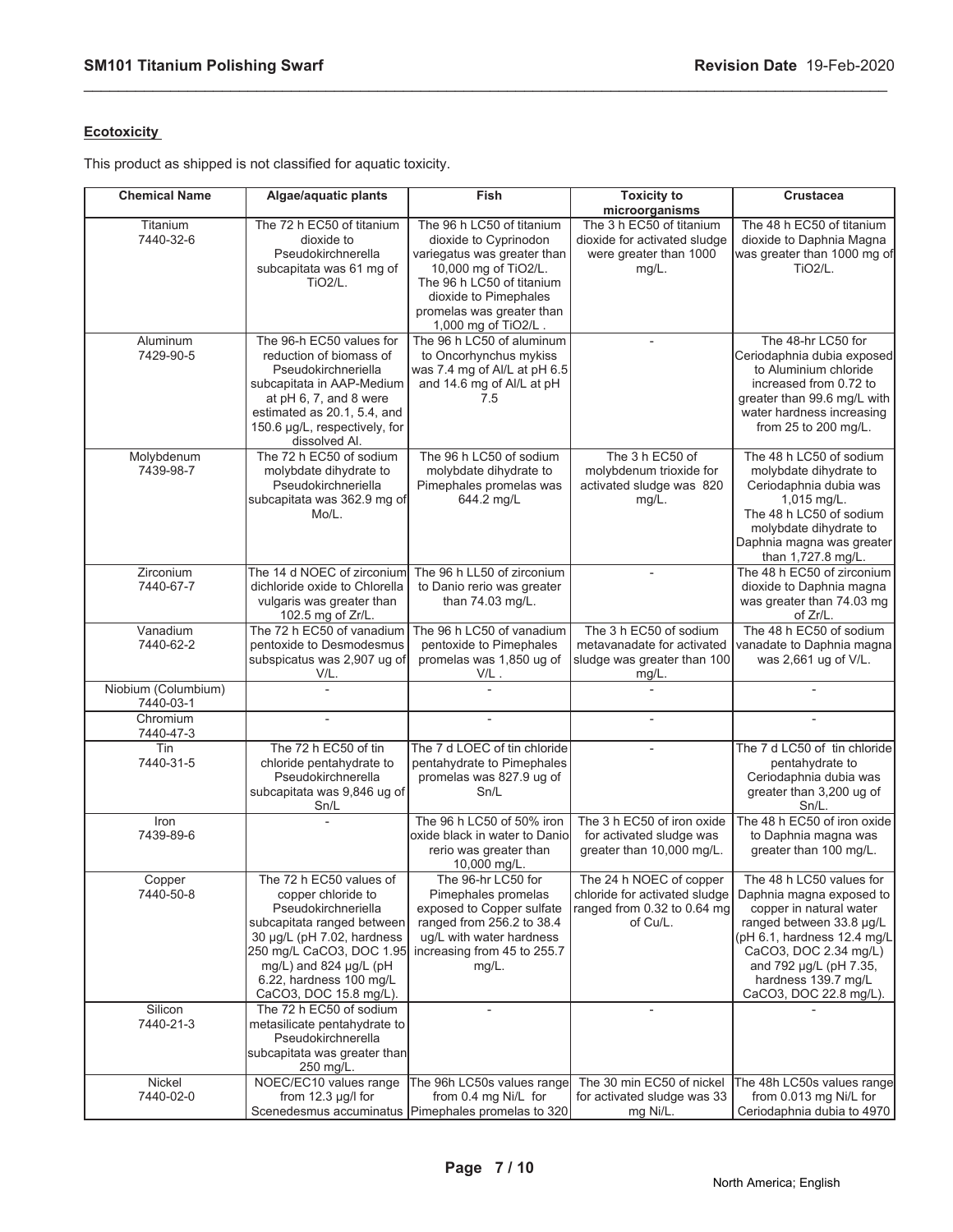| to 425 $\mu$ g/l for | mg Ni/L for Brachydanio | Img Ni/L for Daphnia magna. |
|----------------------|-------------------------|-----------------------------|
| Pseudokirchneriella  | rerio.                  |                             |
| subcapitata.         |                         |                             |

\_\_\_\_\_\_\_\_\_\_\_\_\_\_\_\_\_\_\_\_\_\_\_\_\_\_\_\_\_\_\_\_\_\_\_\_\_\_\_\_\_\_\_\_\_\_\_\_\_\_\_\_\_\_\_\_\_\_\_\_\_\_\_\_\_\_\_\_\_\_\_\_\_\_\_\_\_\_\_\_\_\_\_\_\_\_\_\_\_\_\_\_\_

#### **Other adverse effects**

| <b>13. DISPOSAL CONSIDERATIONS</b>                                                                                                      |                      |                                                                                        |  |
|-----------------------------------------------------------------------------------------------------------------------------------------|----------------------|----------------------------------------------------------------------------------------|--|
| Waste treatment methods                                                                                                                 |                      |                                                                                        |  |
| Disposal of wastes                                                                                                                      | regulations.         | Disposal should be in accordance with applicable regional, national and local laws and |  |
| Disposal should be in accordance with applicable regional, national and local laws and<br><b>Contaminated packaging</b><br>regulations. |                      |                                                                                        |  |
|                                                                                                                                         | <b>Chemical Name</b> | <b>RCRA - D Series Wastes</b>                                                          |  |
|                                                                                                                                         | Chromium             | 5.0 mg/L regulatory level                                                              |  |

This product contains one or more substances that are listed with the State of California as a hazardous waste.

7440-47-3

### **14. TRANSPORT INFORMATION**

| DOT                             | Regulated                                                                                          |
|---------------------------------|----------------------------------------------------------------------------------------------------|
| UN/ID No.                       | 3089                                                                                               |
| Proper shipping name            | Metal powders, flammable, n.o.s. (Titanium)                                                        |
| <b>Hazard Class</b>             | 4.1                                                                                                |
| <b>Subsidiary class</b>         | Hazard Class 9, if transported in bulk or by vessel                                                |
| <b>Packing Group</b>            |                                                                                                    |
| <b>Special Provisions</b>       | IB8, IP2, IP4, T3, TP33 - If Class 9, also 8, 146, 335, A112, B54, B120, IP3, N20, N91, T1         |
| <b>Marine pollutant</b>         | This product contains a chemical which is listed as a severe marine pollutant according to<br>DOT. |
| <b>Description</b>              | Copper metal powder                                                                                |
| <b>Emergency Response Guide</b> | 170                                                                                                |
| <b>Number</b>                   |                                                                                                    |

### **15. REGULATORY INFORMATION**

| <b>International Inventories</b> |                   |
|----------------------------------|-------------------|
| <b>TSCA</b>                      | Complies          |
| <b>DSL/NDSL</b>                  | Complies          |
| <b>EINECS/ELINCS</b>             | Complies          |
| <b>ENCS</b>                      | Complies          |
| <b>IECSC</b>                     | Complies          |
| <b>KECL</b>                      | Complies          |
| <b>PICCS</b>                     | <b>Not Listed</b> |
| <b>AICS</b>                      | Complies          |

 **Legend:** 

 **TSCA** - United States Toxic Substances Control Act Section 8(b) Inventory  **DSL/NDSL** - Canadian Domestic Substances List/Non-Domestic Substances List  **EINECS/ELINCS** - European Inventory of Existing Chemical Substances/European List of Notified Chemical Substances  **ENCS** - Japan Existing and New Chemical Substances  **IECSC** - China Inventory of Existing Chemical Substances  **KECL** - Korean Existing and Evaluated Chemical Substances

 **PICCS** - Philippines Inventory of Chemicals and Chemical Substances

 **AICS** - Australian Inventory of Chemical Substances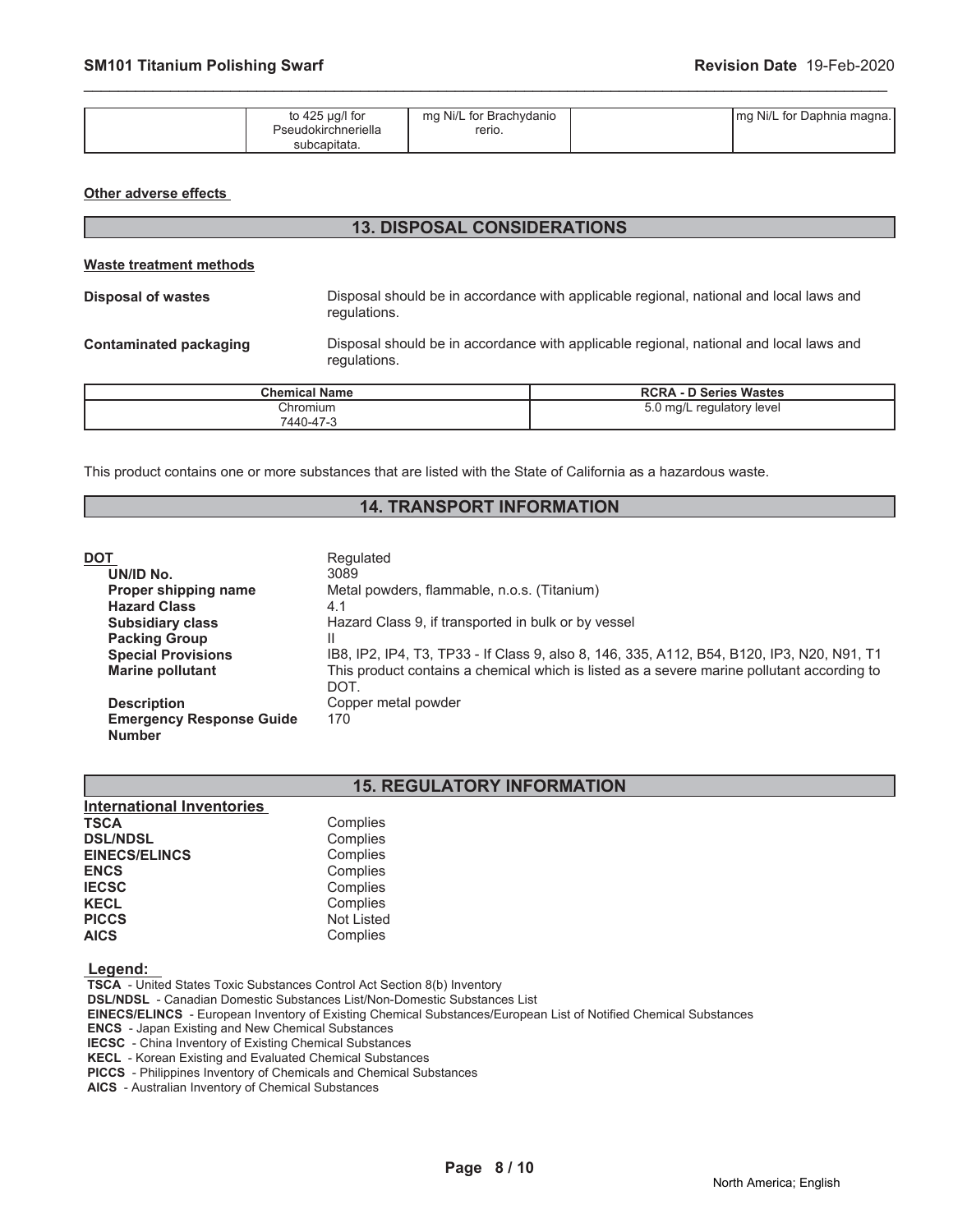#### **US Federal Regulations**

#### **SARA 313**

Section 313 of Title III of the Superfund Amendments and Reauthorization Act of 1986 (SARA). This product contains a chemical or chemicals which are subject to the reporting requirements of the Act and Title 40 of the Code of Federal Regulations, Part 372:

\_\_\_\_\_\_\_\_\_\_\_\_\_\_\_\_\_\_\_\_\_\_\_\_\_\_\_\_\_\_\_\_\_\_\_\_\_\_\_\_\_\_\_\_\_\_\_\_\_\_\_\_\_\_\_\_\_\_\_\_\_\_\_\_\_\_\_\_\_\_\_\_\_\_\_\_\_\_\_\_\_\_\_\_\_\_\_\_\_\_\_\_\_

| <b>Chemical Name</b> | <b>CAS No.</b> | Weight-% | <b>SARA 313 - Threshold Values %</b> |
|----------------------|----------------|----------|--------------------------------------|
| Chromium - 7440-47-3 | 7440-47-3      | າ - 10   |                                      |
| Copper - 7440-50-8   | 7440-50-8      |          |                                      |
| Nickel - 7440-02-0   | 7440-02-0      | 0 - 0.9  |                                      |

#### **SARA 311/312 Hazard Categories**

| Acute health hazard               | Nο  |
|-----------------------------------|-----|
| <b>Chronic Health Hazard</b>      | N٥  |
| <b>Fire hazard</b>                | Yes |
| Sudden release of pressure hazard | N٥  |
| <b>Reactive Hazard</b>            | N٥  |

#### **CWA (Clean Water Act)**

This product contains the following substances which are regulated pollutants pursuant to the Clean Water Act (40 CFR 122.21 and 40 CFR 122.42)

| <b>Chemical Name</b>  | <b>CWA - Reportable</b><br><b>Quantities</b> | <b>CWA - Toxic Pollutants</b> | <b>CWA - Priority Pollutants</b> | <b>CWA - Hazardous</b><br><b>Substances</b> |
|-----------------------|----------------------------------------------|-------------------------------|----------------------------------|---------------------------------------------|
| Chromium<br>7440-47-3 |                                              |                               |                                  |                                             |
| Copper<br>7440-50-8   |                                              |                               |                                  |                                             |
| Nickel<br>7440-02-0   |                                              |                               |                                  |                                             |

### **CERCLA**

This material, as supplied, contains one or more substances regulated as a hazardous substance under the Comprehensive Environmental Response Compensation and Liability Act (CERCLA) (40 CFR 302)

| <b>Chemical Name</b> | <b>Hazardous Substances RQs</b> |
|----------------------|---------------------------------|
| Chromium             | 5000 lb                         |
| 7440-47-3            |                                 |
| Copper               | 5000 lb                         |
| 7440-50-8            |                                 |
| Nickel               | 100 lb                          |
| 7440-02-0            |                                 |

### **US State Regulations**

#### **California Proposition 65**

This product contains the Proposition 65 chemicals listed below. Proposition 65 warning label available at ATImetals.com.

| <b>Chemical Name</b>                     | .<br>$-$<br>Califo<br>roposition<br>тна<br>່ວວ |
|------------------------------------------|------------------------------------------------|
| .<br>$\sim$<br>14 /<br>Nicke.<br>リムー<br> | :arcinoger<br>.                                |

#### **U.S. State Right-to-Know Regulations**

| <b>Chemical Name</b>    | <b>New Jersey</b> | <b>Massachusetts</b> | Pennsylvania |
|-------------------------|-------------------|----------------------|--------------|
| Titanium<br>7440-32-6   |                   |                      |              |
| Aluminum<br>7429-90-5   |                   |                      |              |
| Molybdenum<br>7439-98-7 |                   |                      |              |
| Zirconium<br>7440-67-7  |                   |                      |              |
| Vanadium<br>7440-62-2   |                   |                      |              |
| Chromium                |                   |                      |              |